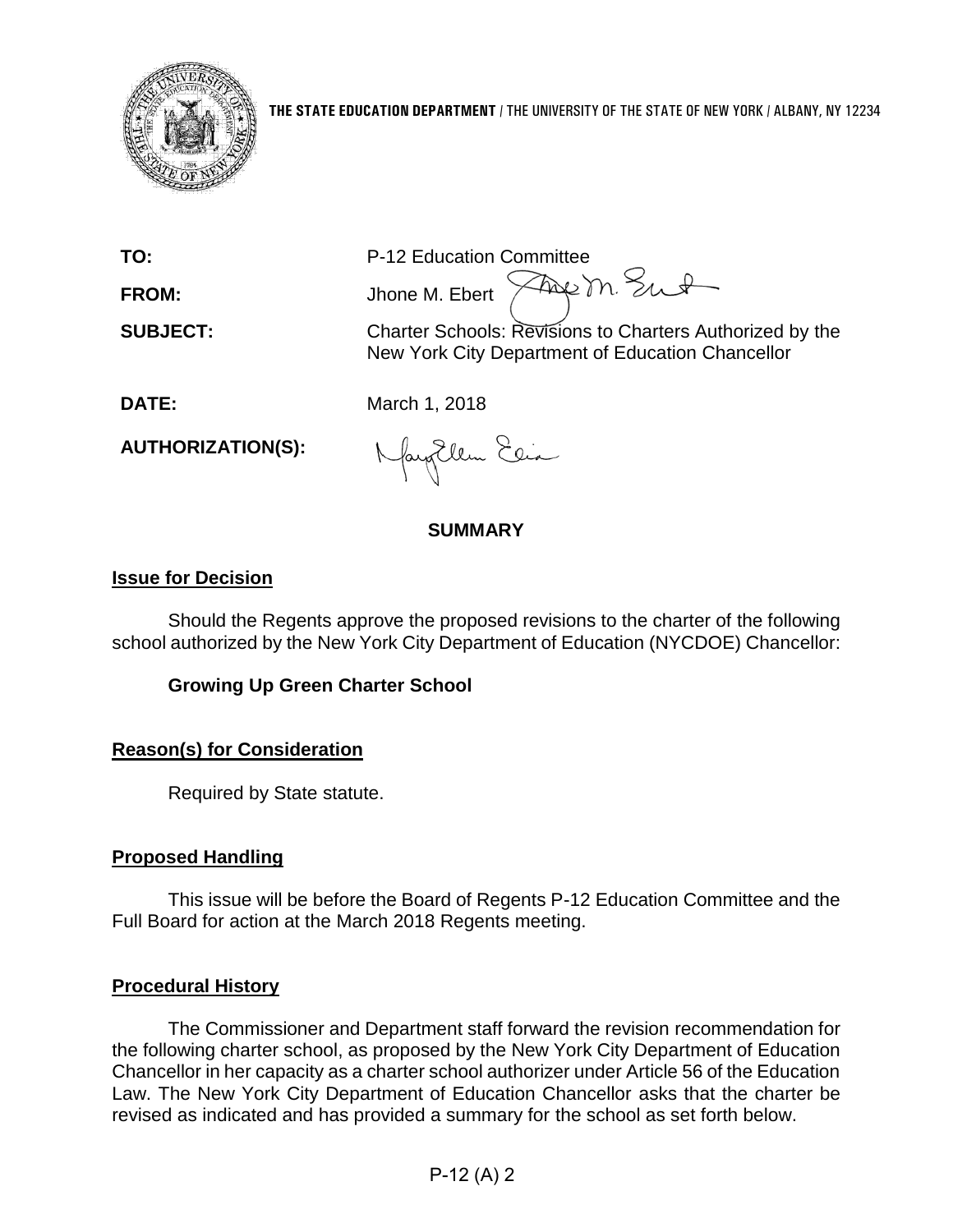### **Background Information**

The New York City Department of Education Chancellor recommends that the Board of Regents amend the charter of the charter school listed above. Information about the revision request is provided below.

### **Growing Up Green Charter School**

| Name of Charter School                            | <b>Growing Up Green Charter School</b>                                                                                                                                                                                                                                                                                                                                                                                         |
|---------------------------------------------------|--------------------------------------------------------------------------------------------------------------------------------------------------------------------------------------------------------------------------------------------------------------------------------------------------------------------------------------------------------------------------------------------------------------------------------|
| <b>Board Chair</b>                                | <b>Jeffrey Mueller</b>                                                                                                                                                                                                                                                                                                                                                                                                         |
| <b>District of Location</b>                       | NYC CSD 30                                                                                                                                                                                                                                                                                                                                                                                                                     |
| <b>Opening Date</b>                               | <b>Fall, 2009</b>                                                                                                                                                                                                                                                                                                                                                                                                              |
| <b>Current Charter Term</b>                       | Second Renewal: 07/01/2017 - 06/30/2022                                                                                                                                                                                                                                                                                                                                                                                        |
| <b>Facility</b>                                   | 39-37 28th Street, Queens, NY 11101 (private space) and<br>36-49 11th Street, Queens, NY 11106 (private space)                                                                                                                                                                                                                                                                                                                 |
| <b>Current Grade</b><br>Levels/Number of Students | Grades K-8/784 students                                                                                                                                                                                                                                                                                                                                                                                                        |
| <b>Mission</b>                                    | The Growing Up Green Charter School (GUGCS) empowers<br>children to be conscious, contributing members of their<br>community through a rigorous curriculum and an engaging<br>green culture. Graduates of GUGCS will be prepared to attend<br>high-performing schools where their interdisciplinary academic<br>foundation, knowledge of sustainability, and strong sense of<br>self sets them apart as leaders of the future. |
| <b>Proposed Revision</b>                          | Increase the maximum authorized enrollment from 784 to<br>819 students                                                                                                                                                                                                                                                                                                                                                         |

#### **Table 1: School Summary**

#### **Rationale for Recommendation**

Growing Up Green was renewed for a 5 year, full-term, charter in the 2016-17 school year. At the time of renewal, Growing Up Green's enrollment of students who are economically disadvantaged was more than 30 percentage points below their district of location, NYC CSD 30. The NYCDOE Chancellor's rationale for recommending the approval of this increase in enrollment is two-fold: first, Growing Up Green has implemented strong student recruitment efforts to close the gap between the school and the CSD in terms of the enrollment of economically disadvantaged students. Second, the additional 35 students being requested are all eligible for free or reduced priced lunch and live in NYCHA housing in the local community. As such, Growing Up Green has demonstrated a good faith effort in continuing to diminish the gap between the school and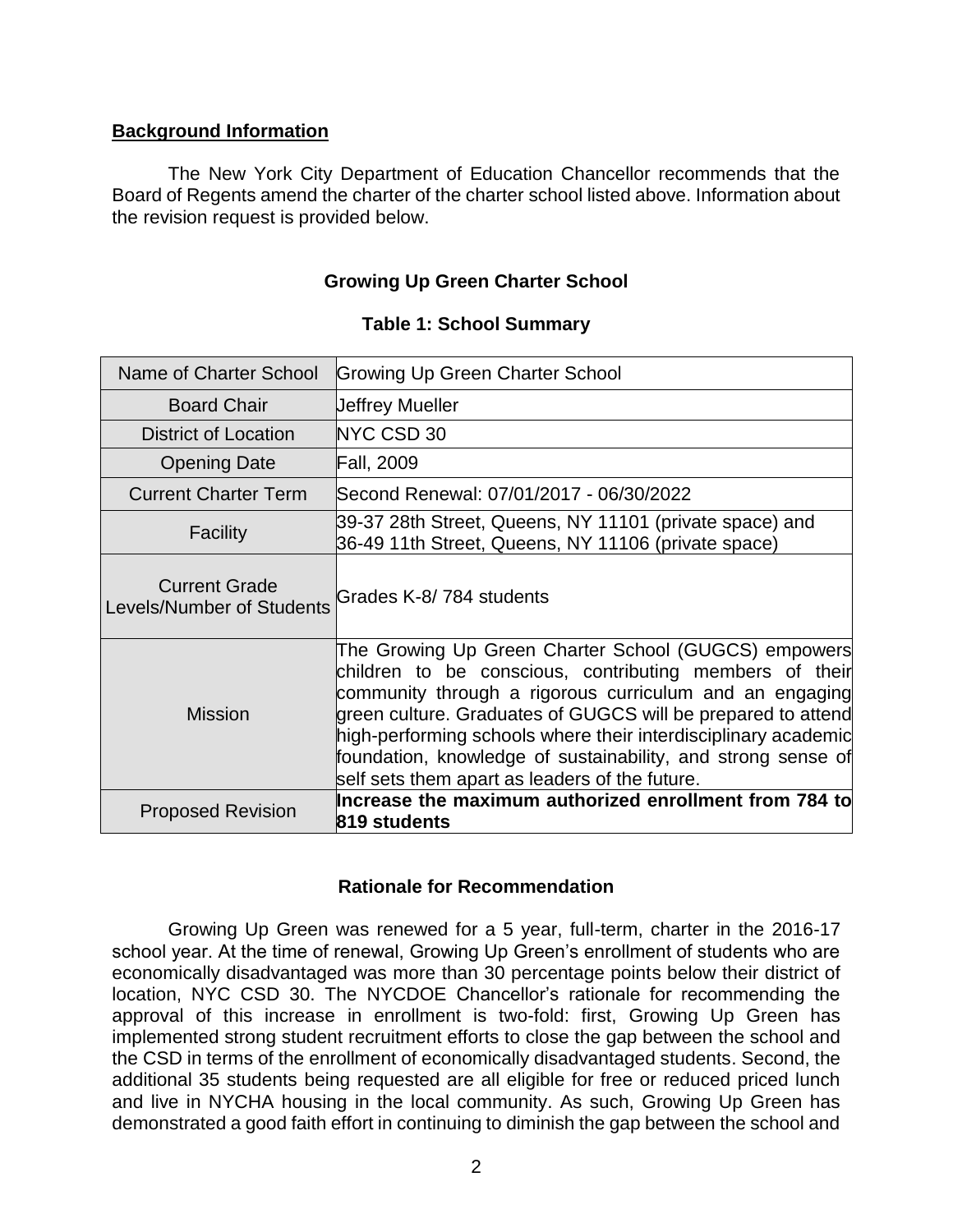the CSD in terms of the enrollment of students from economically disadvantaged backgrounds. The academic outcomes for economically disadvantaged students enrolled at Growing Up Green are strong.

### **Table 2: Growing Up Green Charter School Approved Enrollment For Current Charter Term**

|                                            | <b>Year 1</b><br>2017-2018 | Year 2<br>2018-2019 | Year 3<br>2019-2020 | Year <sub>3</sub><br>2020-2021 | Year 5<br>2021-2022 |
|--------------------------------------------|----------------------------|---------------------|---------------------|--------------------------------|---------------------|
| <b>Grade Configuration</b>                 | K-8                        | $K-8$               | $K-8$               | $K-8$                          | $K-8$               |
| <b>Total Approved</b><br><b>Enrollment</b> | 784                        | 784                 | 784                 | 784                            | 784                 |

# **Table 3: Growing Up Green Charter School Proposed Enrollment For Current Charter Term**

|                                            | Year 1<br>2017-2018 | Year 2<br>2018-2019 | Year 3<br>2019-2020 | Year 3<br>2020-2021 | Year 5<br>2021-2022 |
|--------------------------------------------|---------------------|---------------------|---------------------|---------------------|---------------------|
| <b>Grade Configuration</b>                 | $K-8$               | K-8                 | $K-8$               | $K-8$               | $K-8$               |
| <b>Total Approved</b><br><b>Enrollment</b> | 819                 | 819                 | 819                 | 819                 | 819                 |

# **Table 4: Growing Up Green Charter School Academic Achievement**

|                               | <b>ELA</b>                         |                          |                                       |            |                                        |                                   | <b>Math</b> |                                       |            |                                 |
|-------------------------------|------------------------------------|--------------------------|---------------------------------------|------------|----------------------------------------|-----------------------------------|-------------|---------------------------------------|------------|---------------------------------|
| <b>All</b><br><b>Students</b> | o<br>ပ္ပိ<br>っ<br>Growing<br>Green | $\boldsymbol{50}$<br>CSD | $\mathbf{c}$<br>30<br>Variance<br>CSD | <b>SAN</b> | $\mathbf{c}$<br>Variance<br><b>SAN</b> | $\frac{9}{5}$<br>Growing<br>Green | ႙<br>CSD    | $\mathbf{c}$<br>30<br>Variance<br>CSD | <b>SAN</b> | $\mathbf{c}$<br>Variance<br>NYS |
| 2015-2016                     | 48                                 | 43                       | $+5$                                  | 37         | $+11$                                  | 52                                | 44          | $+8$                                  | 41         | $+11$                           |
| 2016-2017                     | 45                                 | 48                       | $-3$                                  | 40         | $+5$                                   | 43                                | 45          | $-2$                                  | 40         | $+3$                            |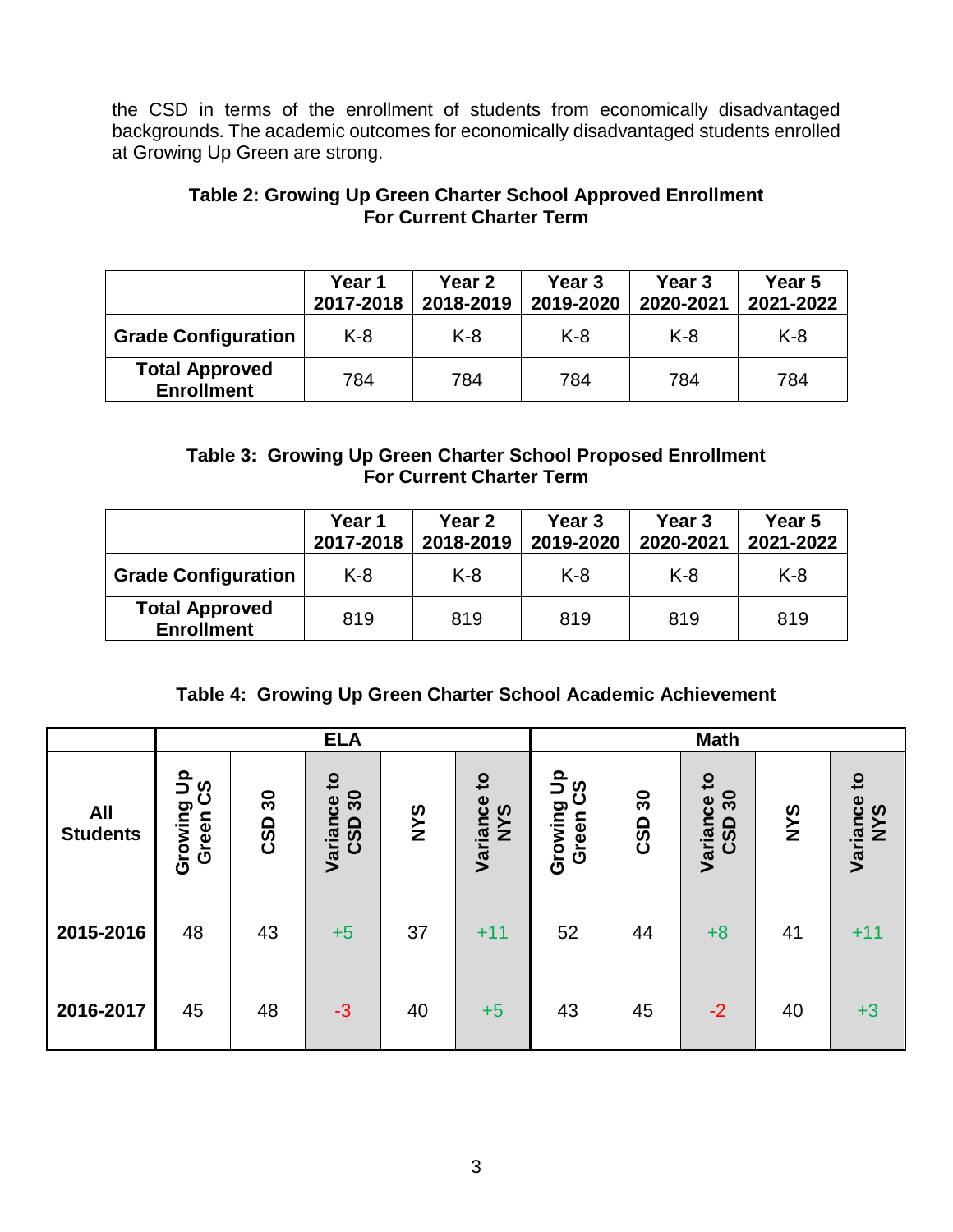|                                             |                        | 2015-2016 |          |                        | 2016-2017 |          |  |  |
|---------------------------------------------|------------------------|-----------|----------|------------------------|-----------|----------|--|--|
|                                             | Growing Up<br>Green CS | CSD 30    | Variance | Growing Up<br>Green CS | CSD 30    | Variance |  |  |
| <b>Economically</b><br><b>Disadvantaged</b> | 50                     | 67        | $-17$    | 51                     | 66        | $-15.0$  |  |  |
| <b>English Language</b><br><b>Learners</b>  | 9                      | 21        | $-12$    | 12                     | 25        | $-13$    |  |  |
| <b>Students with</b><br><b>Disabilities</b> | 17                     | 15        | $+2$     | 22                     | 17        | $+5$     |  |  |

# **Table 5: Growing Up Green Charter School Demographics Compared to District of Location**

# **Summary of Public Comment**

As required by the Charter School Act, the New York City Department of Education held a public hearing regarding the proposed revision on November 28, 2017. Five individuals attended the hearing, but nobody spoke.

# **Related Regent's Items**

# **Growing Up Green Charter School**

December 16, 2008 – Initial Charter [https://www.regents.nysed.gov/meetings/2008Meetings/December2008/1208emsca14.](https://www.regents.nysed.gov/meetings/2008Meetings/December2008/1208emsca14.htm) [htm](https://www.regents.nysed.gov/meetings/2008Meetings/December2008/1208emsca14.htm)

December 13, 2011 – Enrollment Expansion [https://www.regents.nysed.gov/common/regents/files/documents/meetings/2011Meeting](https://www.regents.nysed.gov/common/regents/files/documents/meetings/2011Meetings/December2011/1212p12a1.pdf) [s/December2011/1212p12a1.pdf](https://www.regents.nysed.gov/common/regents/files/documents/meetings/2011Meetings/December2011/1212p12a1.pdf) 

December 16, 2013 – First Renewal and Enrollment Expansion [http://www.regents.nysed.gov/common/regents/files/1213p12a3\[1\].pdf](http://www.regents.nysed.gov/common/regents/files/1213p12a3%5b1%5d.pdf)

April 4, 2017 –Second Renewal and Enrollment Expansion <https://www.regents.nysed.gov/common/regents/files/417p12a6.pdf>